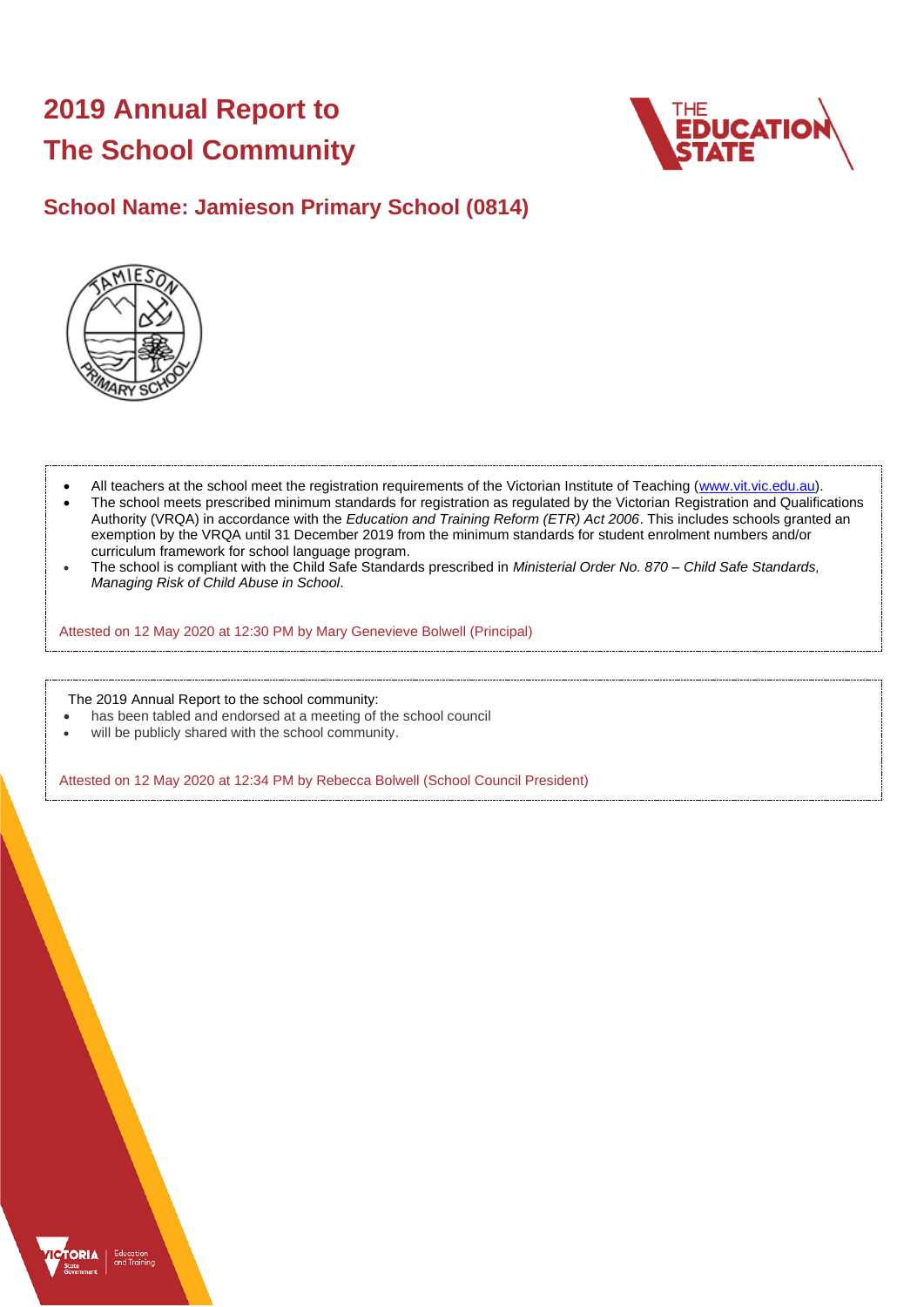# **About Our School**

# **School context**

Jamieson Primary School is a small rural school with a proud and long history. The school was officially established in September 1865 and has a been a vital part of the Jamieson story.

The school is located around 35km south of Mansfield in the heart of the Victorian High Country. Jamieson is at confluence of two rivers - The Goulburn and The Jamieson rivers. The school is surrounded by many large trees with historical value. These well-shaded grounds provide a fantastic environment for students to work and play. The student population in 2019 was 18 ranging from Foundation to Year Six. Jamieson Primary School has two teaching staff; a 1.0 Principal and a 1.0 teacher. A student aide is employed on a 0.6 FTE basis and a business manager at 0.2. The school is at the heart of the town and is heavily involved with the community. The school motto, "Learning together respectfully to achieve our very best" is lived through everyone who has contact with our school. Given we are a small rural school, it is crucial that the school provides students with the best tailored education to ensure they become conscientious, purpose driven and caring people.

Jamieson Primary School is blessed with a large brick building with historical value. It has recently undergone an upgrade with the office and administration area updated. The grounds are vast with a new concrete surfaced play area completed in 2018. There are numerous playgrounds throughout the school with plenty of natural shade. Deciduous trees are spread throughout the school and the adjacent arboretum making the school's outdoor learning areas educational and consistency changing to view. The school has a detached Art room/kitchen which enables learning to continue within the school. The students at Jamieson Primary School are provided with a rich environment, dedicated teaching staff and a well-resourced classrooms to have everything required to become lifelong learners in a safe, nurturing and supportive environment.

Jamieson Primary School has undergone some changes in its curriculum and lesson delivery. The school has always put the core building blocks of learning at the heart of each lesson taught in its classrooms. Students are given a strong education built on the latest research and up-to-date training with a comprehensive literacy and numeracy program at the core of each classroom.

Our school operates the Victorian Curriculum which is a comprehensive and thorough document which puts forth learning priorities and standards. Each and every student is at the centre of our school's education program. Including our student aide, our adult to student ratio is 1:4 which is lower than many others in our region. This enables more 1:1 student work with an adult ensuring that they are supported thoroughly in their learning journey. In addition to our superb adult/student ratio, we have a 1:1 laptop computer program which enables our students to access the best in ICT learning and become valued and safe digital citizens. We have iPads as well at around 1:2 as well. We have partnered for many years with the MARC regional library service which enables students to access a wide variety of books and literature on a fortnightly basis. All staff at our school complete professional development plans on a yearly basis with four reviews on their plan throughout the year. These development plans are linked with our school's Annual Implementation Program (AIP) goals as well as the four year cycles of the School Strategic Plan (SSP). This combined with exposure and access to cluster, network and regional department resources and training ensures that all staff are upskilling and lifelong learners themselves. The school endorses the Triple R program (Respect for Self, Others and the Environment) which is across the Mansfield Shire. The students are at the centre of our school. Students and staff both pledge high expectations of themselves and others and have an unwavering commitment to do their very best.

# **Framework for Improving Student Outcomes (FISO)**

In 2019, a renewed focus went into the school ensuring that the FISO dimensions were always at the heart of our processes. Jamieson Primary School focused on the Dimension of Excellence in Teaching and Learning – Building Practice Excellence and Curriculum Planning and Assessment.

Jamieson Primary School worked hard to create, develop and implement new processes and procedures in administration and rigorous school documentation. Through working closely with colleagues at a school, network and region, the school went ahead to develop more high leveland up-to-date resources which work towards improving student outcomes.

Strategies included: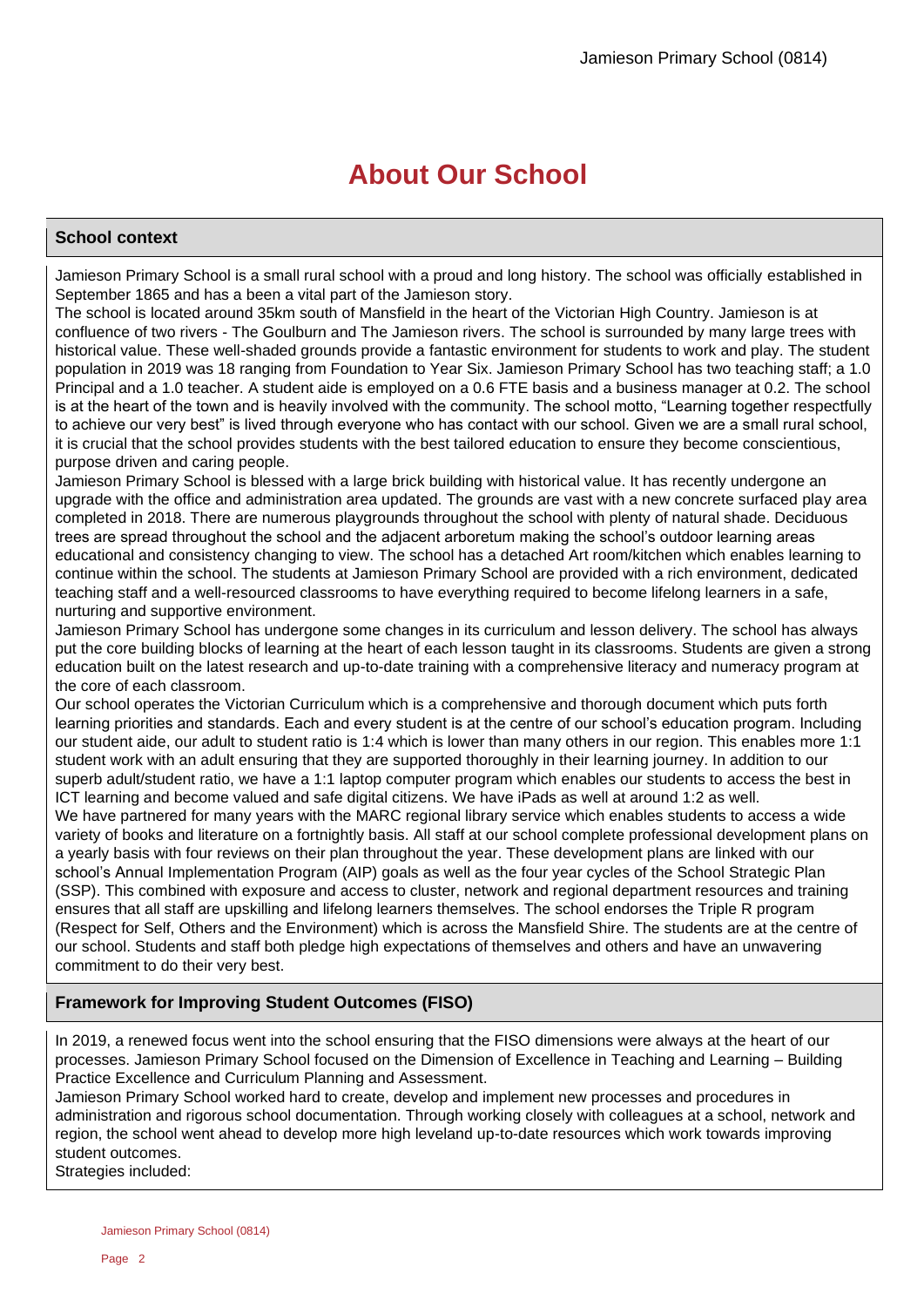- Developing our own personal scope and sequence for Literacy and Numeracy from Foundation to Grade Six.
- A new Teaching and Learning Model for Reading, Writing and Mathematics lessons F-6.

• New standardized planning including Learning Intentions, Success Criteria, Enabling and Extending Prompts – F-6.

• Reviewing our Assessment Schedule and altering what and when testing is completed.

• Implementation of the High Impact Teaching Strategies (HITS) into lesson plans to ensure explicit instructions and higher effectiveness of lessons.

• Investing heavily in PD, including Leading Literacy, Mathematics, Special Needs Inc ADHD and Dyslexia training.

• Both teaching staff attending Professional Learning Communities (PLC) training and conducting a PLC process.

• HITS being included within the new Teaching and Learning Model.

The school made major advances throughout 2019 and through the above strategies achieved many of its goals.

# **Achievement**

In 2019, Jamieson Primary School made gains in learning and achievement data. Consistency in Staff in 2019 was a major boost after staff changes due to long service leave in 2018. As we are a small school, some data in the annual report is not displayed due to low student numbers and that it could identify certain students.

Our School staff survey showed a massively positive response to the school's work environment. The school was well above the median for Victorian Government schools. The 2019 result had a sharp increase in positive responses compared to the 2018 data.

Teacher Judgement for student outcomes was just below the state median in both English and Mathematics. As we had an influx of six new students in that year from different schools, our assessments could have lowered this data. As our school was still within the middle 60% of schools and we have such low numbers, this data means we are within the average.

NAPLAN Year 3 and Year 5 data also was heavily redacted due to low student numbers in those year levels. As the four year averages present data, It cannot be seen as a reliable data source given our students low numbers and diversity in students and student knowledge across the four year cycle.

NAPLAN Learning gain from Year 3 to 5 showed 50% high gain for reading which was a real positive and 75% medium gain for writing. No numeracy data was available. Spelling and Grammar growth was at the lower end with 50% low growth and 25% each for medium and high.

# **Engagement**

At Jamieson Primary School, we saw gains in attendances in 2019. Student changes, both in and out altered this year on year. It is a point of pride for our school that we have fewer absences than the state median. Absences from school can impact students learning.

Across the 2016-2019 four year average, Jamieson Primary had less absences than the state median and was borderline for being lower than the middle 60% of schools. This shows that across the four year cycle that attendances are high for our students.

The 2019 average attendance data by year level paints a similar picture. All grades bar one had attendances above 90%, with Grades Four and 6 having highs of 96 and 97 per cent respectively.

Staff absences are not recorded on the performance summary document, but were also very low in 2019.

The school promotes, "its not okay to be away" and parents must notify the school of reasons of absence promptly. The school's commitment to improving student attendance and parent's understanding of its importance is clearly evident within the attendance data. We established a communication option with a school mobile phone and this has been an excellent tools to inform parents as well as a means for them to keep us informed of absences.

2019 was a great year for opportunities for our students to participate in camps & excursions. Building on our highly successful and long term Japanese language program, this year, two of the students took part in the 10-day in-country cultural exchange to Kyushu Japan, where they interacted with families and students from the Innai region, as part of the long-standing International Exchange Program. This program was led by Jamieson's principal in tandem with the principal and students from Darnum PS in Gippsland.

The students remaining at school did not miss out either, as they were fortunate enough to gain placements at the Lord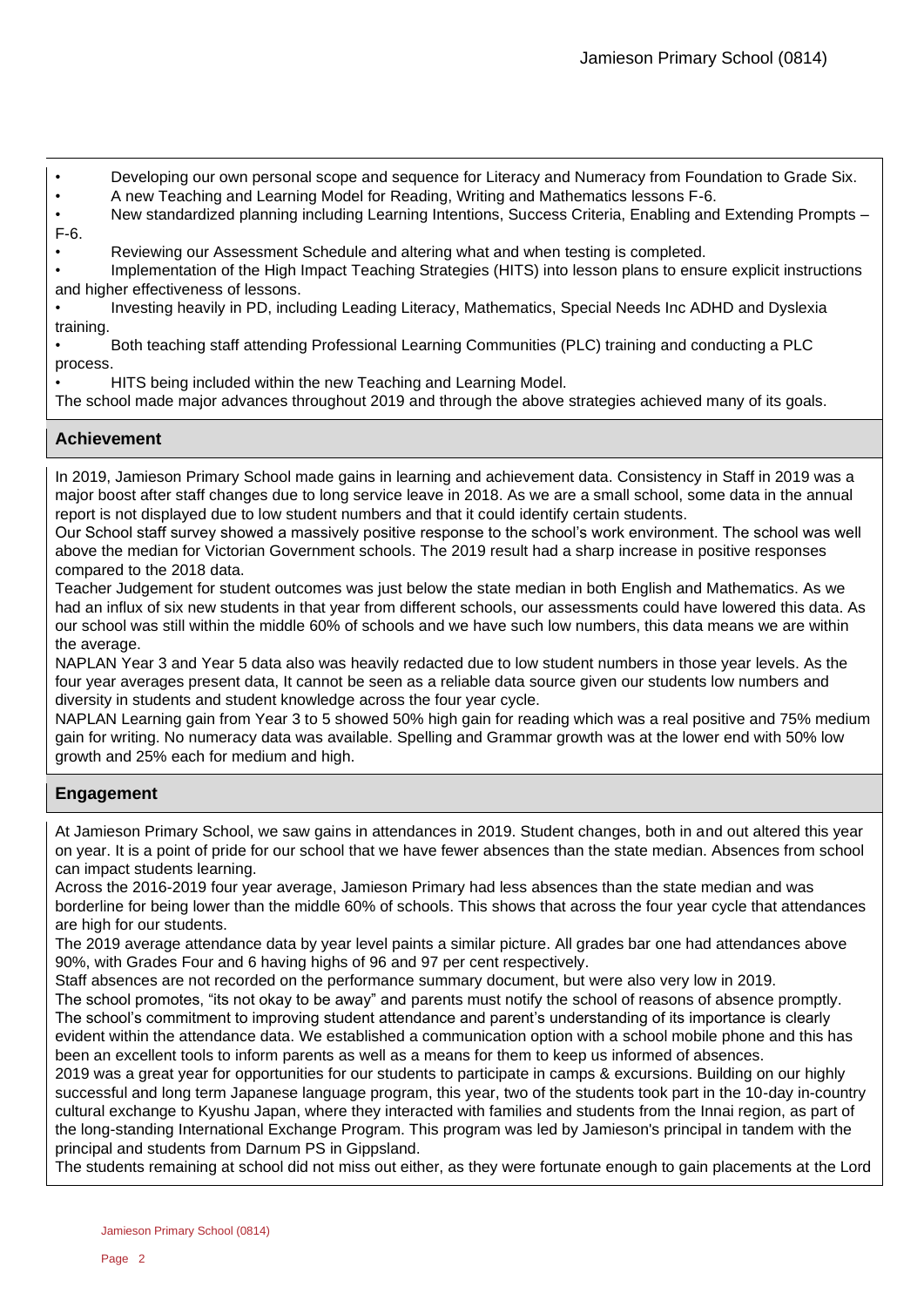Somers 9-day personal development camp at Somers. Generous sponsorship from people in the community provided the funding for many children to be part of these programs. Younger students attended the Writer's camp at Marysville and the overnight camp after our whole day excursion to Healesville Sanctuary. These experiences help enhance the well-being and enrichment of the students' lives.

We were finally able to put our private bus to use during this last year, and it has been a great asset, enabling us to attend sporting, music and arts events and outings at no cost to the families.

# **Wellbeing**

Jamieson Primary School prides itself on student wellbeing and connectedness. As we are a small school, all students feel a big part of it. We are lucky enough to get Sporting Schools funding regularly which help our students access sports which wouldn't be otherwise possible.

The attitudes to school survey shows that our school is within the middle 60% of all Victorian Government Schools. As again it comes from a small base, data in this can vary markedly year on year.

The results across the 3 year average 2017-2019 paint a clearer picture. Results for Jamieson Primary School show that sense of connectedness to the school is above the state median.

Bullying is also taken seriously at Jamieson Primary School. The 2019 results also show that the school has a positive way of reducing bullying incidents. The data shows that Jamieson Primary students in 2019 strongly agreed with the processes in place. Our data was above the state median and half outside the top range for positive responses about bullying.

Across a three year average, the data is almost replicated showing that measures to eradicate and reduce bullying are working. We are again at the higher end of the average and above the Victorian median.

It would be worthwhile linking our high attendance with the low rate of bullying in the performance summary.

# **Financial performance and position**

Jamieson Primary School remained in positive financial shape again recording a surplus. This has been the case for many years. Prudent financial management has been at the heart of our school, given our low student numbers. We were successful in gaining Sporting Schools funding for our tennis and swimming programs across the year. We were also given an Inclusion Boost funding which helped staff attend PD to upskill themselves and our school community. We also made use of the Equity funding to support our staffing profile, so that we gain the best results in teaching and learning for our students.

Our school was part of the Professional Learning Communities (PLC) which required numerous CRT days to release both our staff to take part. The refund for this money had not come into our bank account until 2020.

Our policies have shown to be effective in ensuring the school remains financially healthy. Careful management of the Credit line of our budget has enabled us to keep a full compliment of staffing, particularly the capacity to continue to employ the ESS teaching staff, even though the funded student left the school in 2019.

Locally raised funds were a solid contributor to revenue through the long-time and highly successful wine and cheese night, as well as our school's relatively new trivia night.

Late in 2019, our school received funds through the Maintenance Blitz initiative. Due to prior commitments such as the work involved in sourcing and arranging for quotes and the International study tour etc, we were not able to expend the funds within the specified time-frame, so an extension was granted until 2020. This resulted in a higher than average amount of money still in the High Yield Account at the end of the year.

> **For more detailed information regarding our school please visit our website at https://www.jamiesonps.vic.edu.au**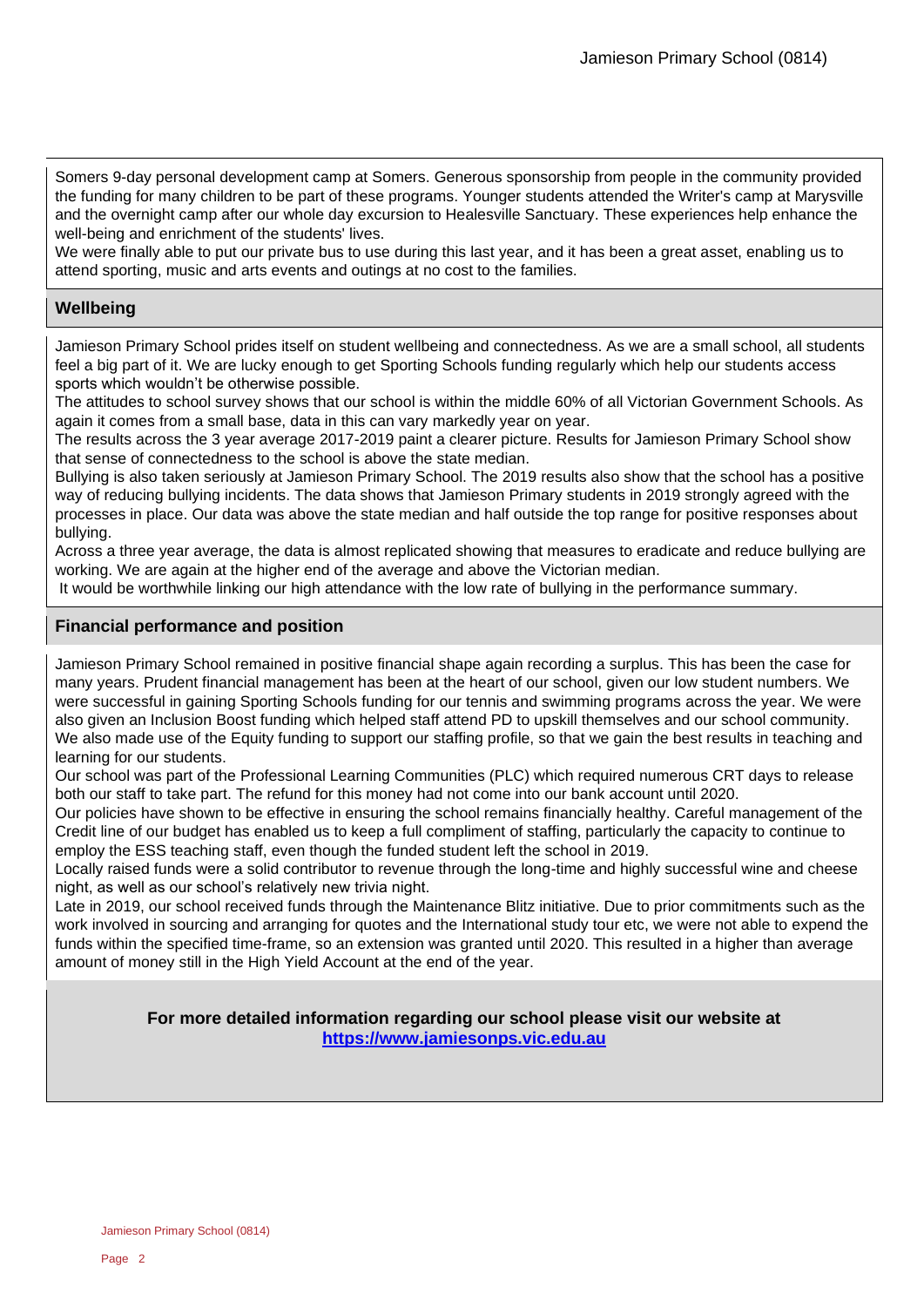

# **Performance Summary**

The Government School Performance Summary provides an overview of how this school is contributing to the objectives of the Education State and how it compares to other Victorian Government schools.

All schools work in partnership with their school community to improve outcomes for children and young people. Sharing this information with parents and the wider school community helps to support community engagement in student learning, a key priority of the Framework for Improving Student Outcomes.

Refer to the 'How to read the Annual Report' section for help on how to interpret this report.

## **SCHOOL PROFILE**

*Key: "Middle 60 percent low" to "middle 60 percent high" is the range of results for the middle 60 percent of Victorian Government primary school type.*

#### **Enrolment Profile**

A total of 18 students were enrolled at this school in 2019, 11 female and 7 male.

0 percent of students had English as an additional language and 0 percent were Aboriginal or Torres Strait Islander.

#### **Overall Socio-Economic Profile**

The overall school's socio-economic profile is based on the school's Student Family Occupation and Education index (SFOE) which takes into account parents' occupations and education.

Possible socio-economic band values are: Low, Low-Medium, Medium and High.

This school's socio-economic band value is: Low - Medium

#### **Parent Satisfaction Summary**

The percent endorsement by parents on their school satisfaction level as reported in the annual Parent Opinion Survey.

Percent endorsement indicates the percent of positive responses (agree or strongly agree) from parents who responded to the survey.

| <b>Parent Satisfaction</b>        | <b>School</b>  | <b>State Median</b> | Middle 60<br>percent low |                |
|-----------------------------------|----------------|---------------------|--------------------------|----------------|
|                                   | <b>Percent</b> | <b>Percent</b>      | <b>Percent</b>           | <b>Percent</b> |
| Percent endorsement (latest year) | np             | 85.8                | 79.2                     | 92.0           |

#### **School Staff Survey**

The percent endorsement by staff on School Climate, as reported in the annual School Staff Survey.

Percent endorsement indicates the percent of positive responses (agree or strongly agree) from staff who responded to the survey.

Data is suppressed for schools with three or less respondents to the survey for confidentiality reasons.

| <b>School Climate</b>             | <b>School</b>  | Middle 60<br><b>State Median</b><br>percent low |                | Middle 60<br>percent high |
|-----------------------------------|----------------|-------------------------------------------------|----------------|---------------------------|
|                                   | <b>Percent</b> | <b>Percent</b>                                  | <b>Percent</b> | <b>Percent</b>            |
| Percent endorsement (latest year) | 88.5           | 79.5                                            | 68.5           | 87.9                      |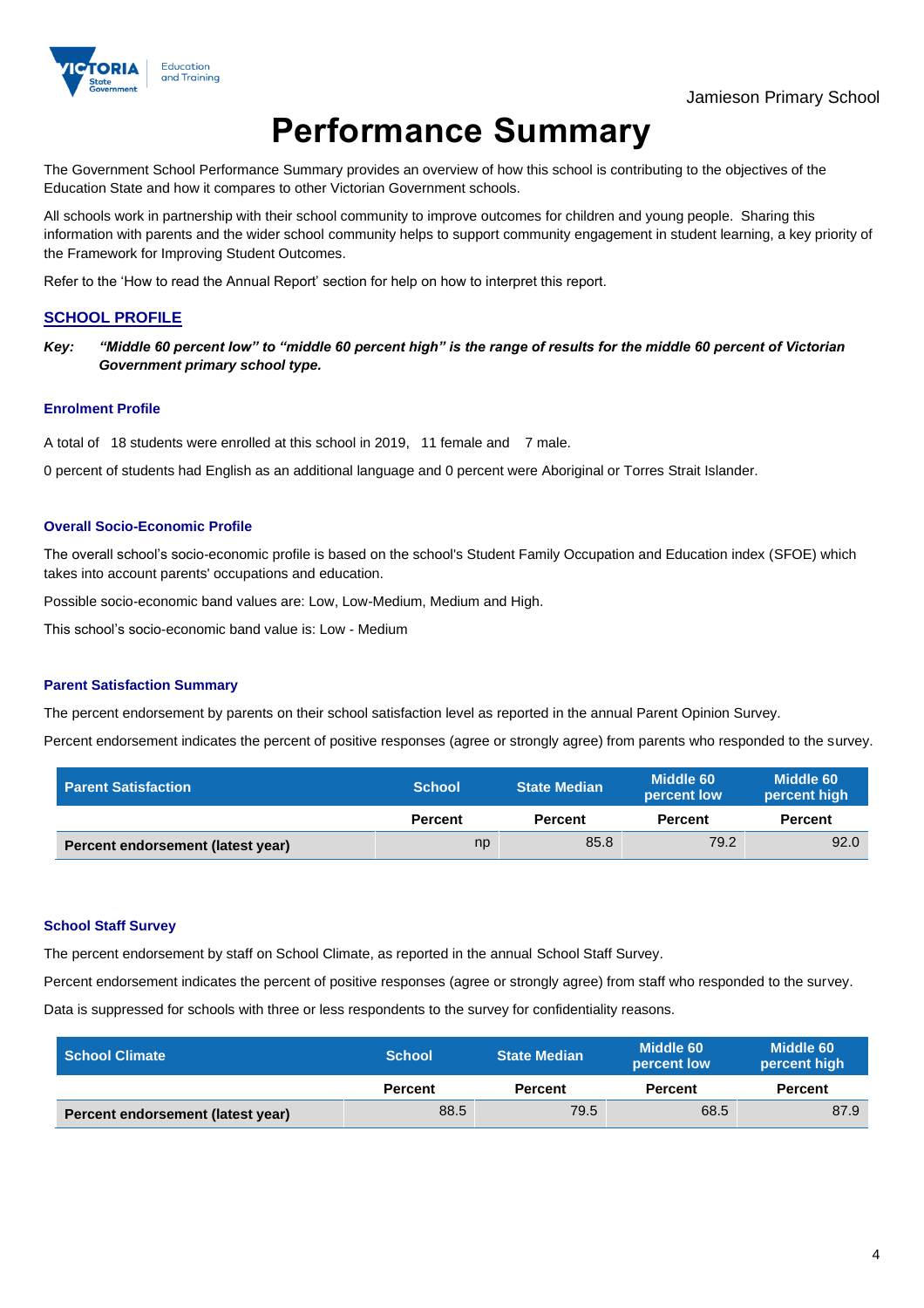

*Key: "Middle 60 percent low" to "middle 60 percent high" is the range of results for the middle 60 percent of Victorian Government primary year levels.*

*"Similar School Comparison" is a way of comparing school performance to similar schools in Victoria that takes into account the school's socioeconomic background of students, the number of non-English speaking students and the size and location of the school. . Possible Similar School Comparison values are 'Similar', 'Above' or 'Below' relative to the similar schools group with similar characteristics.* 

# **ACHIEVEMENT**

### **Teacher Judgement of student achievement**

Percentage of students in year levels Prep to 6 working at or above age expected standards in:

- English
- **Mathematics**

| Teacher Judgments at or above age expected<br>standards (latest year) | <b>School</b>  | <b>State</b><br><b>Median</b> | <b>Middle 60</b><br>percent low | <b>Middle 60</b><br>percent<br>hiah | <b>Similar</b><br><b>School</b><br><b>Comparison</b> |
|-----------------------------------------------------------------------|----------------|-------------------------------|---------------------------------|-------------------------------------|------------------------------------------------------|
| <b>Domain</b>                                                         | <b>Percent</b> | <b>Percent</b>                | <b>Percent</b>                  | <b>Percent</b>                      |                                                      |
| English                                                               | 84.4           | 89.8                          | 81.7                            | 95.1                                | Similar                                              |
| <b>Mathematics</b>                                                    | 82.2           | 90.4                          | 82.0                            | 95.7                                | <b>Below</b>                                         |

### **NAPLAN Year 3 and Year 5**

The percentage of students in the top three bands of testing in NAPLAN at year levels 3 and 5.

Year 3 assessments are reported on a scale from Bands 1 to 6.

Year 5 assessments are reported on a scale from Bands 3 to 8.

| <b>NAPLAN top 3 bands</b><br>(latest year) |                        | <b>School</b>  | <b>State</b><br><b>Median</b> | <b>Middle 60</b><br>percent<br>low | <b>Middle 60</b><br>percent<br>high | <b>Similar</b><br><b>School</b><br><b>Comparison</b> |
|--------------------------------------------|------------------------|----------------|-------------------------------|------------------------------------|-------------------------------------|------------------------------------------------------|
| Year Level                                 | Domain - measure       | <b>Percent</b> | <b>Percent</b>                | <b>Percent</b>                     | <b>Percent</b>                      |                                                      |
| Year <sub>3</sub>                          | Reading (latest year)  | np             | 76.5                          | 60.0                               | 90.0                                | np                                                   |
| Year 3                                     | Numeracy (latest year) | np             | 68.1                          | 50.0                               | 84.6                                | np                                                   |
| Year <sub>5</sub>                          | Reading (latest year)  | 50.0           | 67.5                          | 50.0                               | 83.2                                | <b>Below</b>                                         |
| Year 5                                     | Numeracy (latest year) | np             | 59.3                          | 41.7                               | 76.4                                | np                                                   |

| <b>NAPLAN top 3 bands</b><br>(4 year average) |                           | <b>School</b>  | <b>State</b><br><b>Median</b> | <b>Middle 60</b><br>percent<br>low | <b>Middle 60</b><br>percent<br>high | <b>Similar</b><br><b>School</b><br><b>Comparison</b> |
|-----------------------------------------------|---------------------------|----------------|-------------------------------|------------------------------------|-------------------------------------|------------------------------------------------------|
| <b>Year Level</b>                             | Domain - measure          | <b>Percent</b> | <b>Percent</b>                | <b>Percent</b>                     | <b>Percent</b>                      |                                                      |
| Year <sub>3</sub>                             | Reading (4 year average)  | 42.9           | 72.0                          | 53.3                               | 84.7                                |                                                      |
| Year 3                                        | Numeracy (4 year average) | 57.1           | 64.7                          | 43.9                               | 80.0                                |                                                      |
| Year <sub>5</sub>                             | Reading (4 year average)  | 55.6           | 63.3                          | 44.4                               | 77.5                                |                                                      |
| Year 5                                        | Numeracy (4 year average) | np             | 54.5                          | 33.8                               | 70.8                                | ۰                                                    |

### **NAPLAN Learning Gain**

Learning Gain of students from year levels 3 to 5 in the following domains; Reading, Numeracy, Writing, Spelling and Grammar and Punctuation.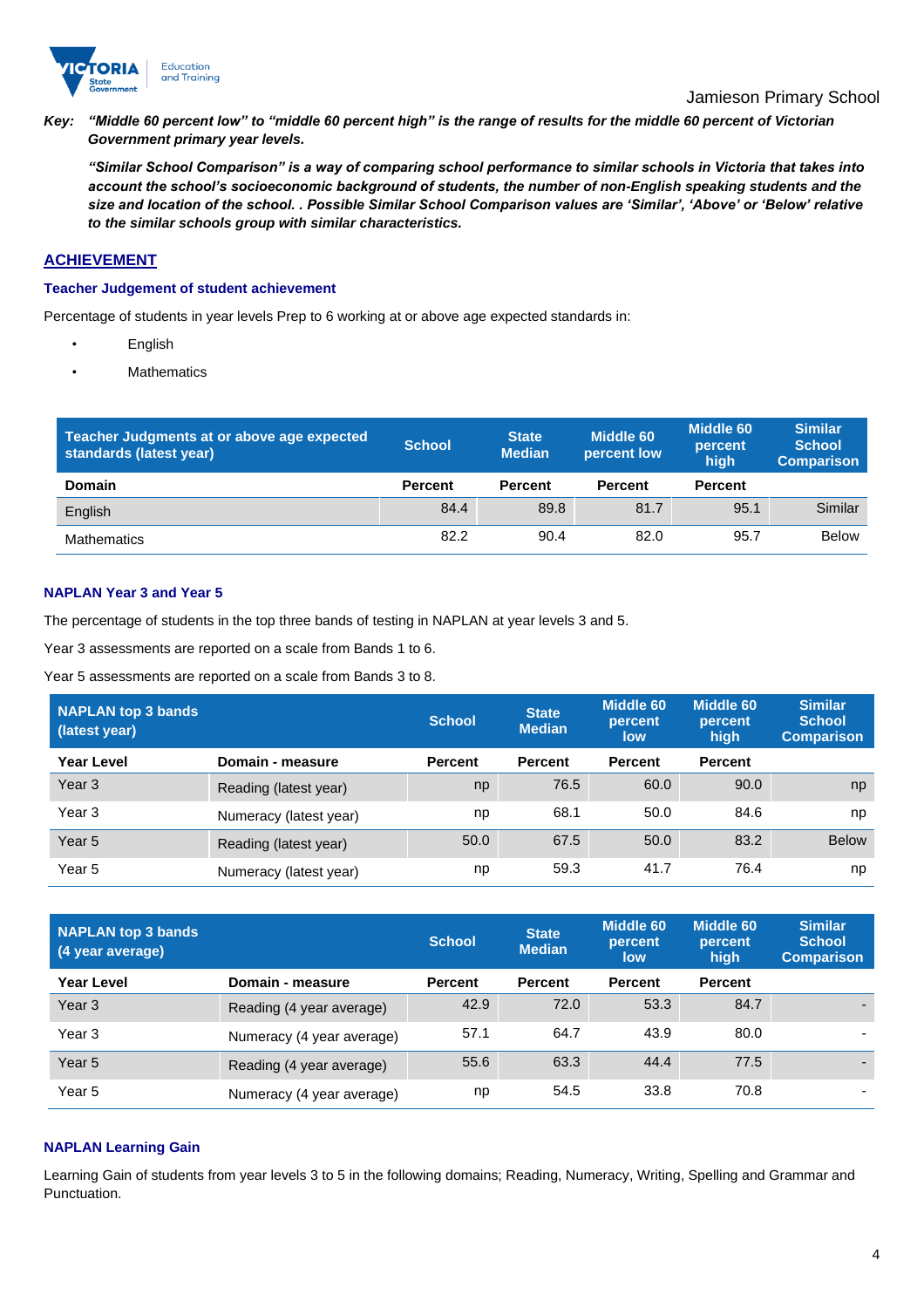

# Jamieson Primary School

NAPLAN Learning Gain is determined by comparing a student's current year result to the results of all 'similar' Victorian students (i.e. students in all sectors in the same year level who had the same score two years prior). If the student's gain is in the top 25 percent of their cohort, their gain level is categorised as 'High'. If their gain is in the bottom 25 percent of their cohort, their gain level is 'Low', and for the remaining 50 percent of gains the gain level is categorised as 'Medium'.

There are no Similar School Comparisons for Learning Gain. The statewide distribution of Learning Gain for all domains is 25% Low Gain, 50% Medium Gain, 25% High Gain.

The table below displays the percentage of students in each of the Learning Gain levels in this school for each NAPLAN domain.

| <b>NAPLAN Learning Gain</b>    | <b>Low Gain</b> | <b>Medium Gain</b> | <b>High Gain</b> |
|--------------------------------|-----------------|--------------------|------------------|
| <b>Domain</b>                  | <b>Percent</b>  | <b>Percent</b>     | <b>Percent</b>   |
| Reading                        | 25.0            | 25.0               | 50.0             |
| Numeracy                       | np              | np                 | np               |
| Writing                        | 25.0            | 75.0               | 0.0              |
| Spelling                       | 50.0            | 25.0               | 25.0             |
| <b>Grammar and Punctuation</b> | 50.0            | 25.0               | 25.0             |

# **ENGAGEMENT**

### **Average Number of Student Absence Days**

Absence from school can impact on students' learning. A Similar School Comparison rating of 'Above' indicates this school records less absences than expected, relative to the similar schools group with similar characteristics. A rating of 'Below' indicates this school records more absences than expected.

Common reasons for non-attendance include illness and extended family holidays.

| Average number of absence days                  | <b>School</b> | <b>State</b><br><b>Median</b> | <b>Middle 60</b><br>percent<br>low | Middle 60<br>percent<br>high | <b>Similar</b><br><b>School</b><br><b>Comparison</b> |
|-------------------------------------------------|---------------|-------------------------------|------------------------------------|------------------------------|------------------------------------------------------|
|                                                 | <b>Number</b> | <b>Number</b>                 | <b>Number</b>                      | <b>Number</b>                |                                                      |
| Average number of absence days (latest year)    | 14.9          | 16.3                          | 13.8                               | 19.4                         | Similar                                              |
| Average number of absence days (4 year average) | 12.2          | 15.3                          | 13.3                               | 18.0                         | $\overline{\phantom{a}}$                             |

### **Attendance Rate**

Average 2019 attendance rate by year level:

| <b>Year Level</b>             | <b>Prep</b>    | Year 1         | Year 2         | Year 3         | Year 4  | Year 5         | Year 6         |
|-------------------------------|----------------|----------------|----------------|----------------|---------|----------------|----------------|
|                               | <b>Percent</b> | <b>Percent</b> | <b>Percent</b> | <b>Percent</b> | Percent | <b>Percent</b> | <b>Percent</b> |
| Attendance Rate (latest year) | 91             | 87             | 95             | 92             | 96      | 92             | 97             |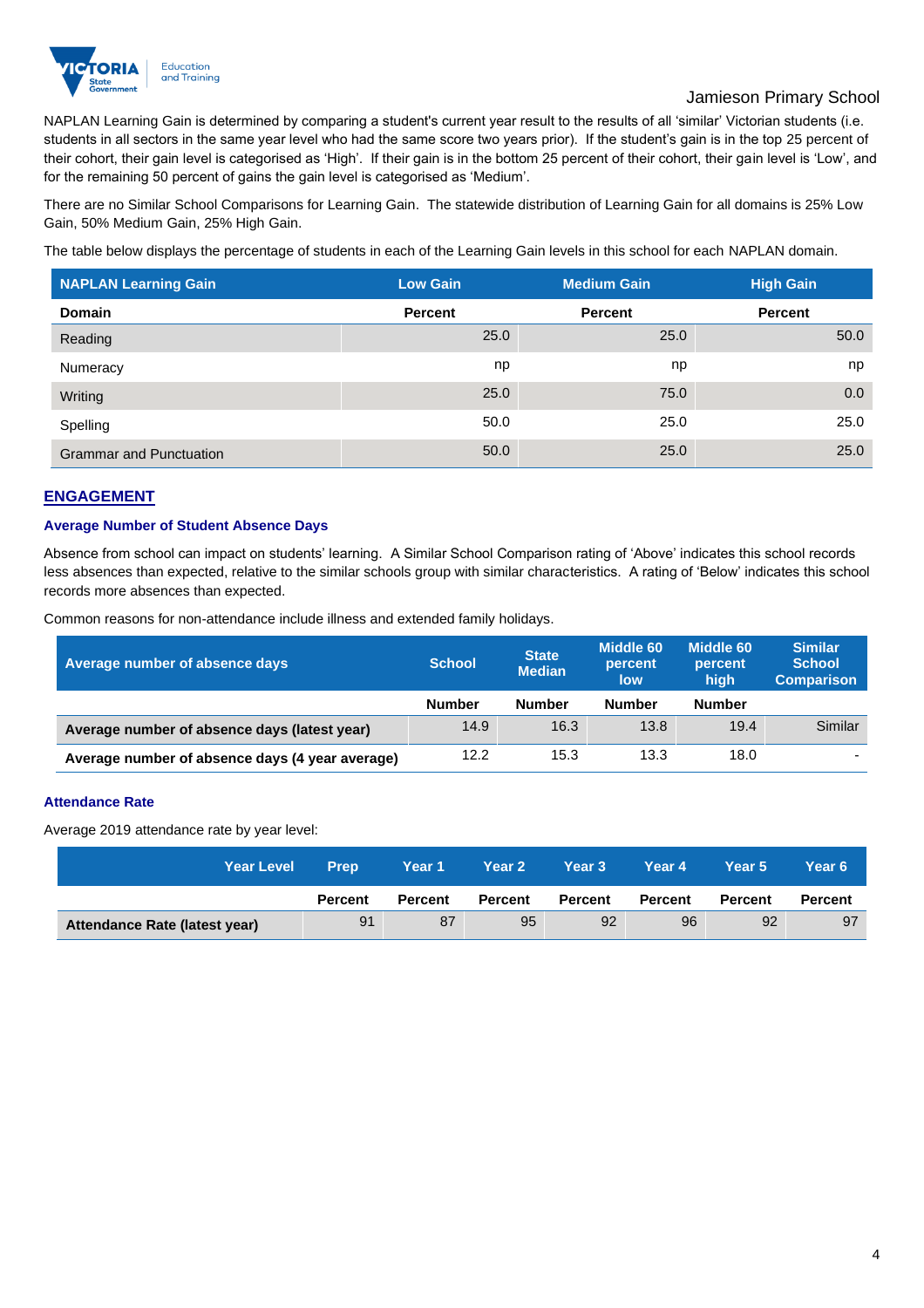

## **WELLBEING**

#### **Student Attitudes to School – Sense of Connectedness**

The percent endorsement on Sense of Connectedness factor, as reported in the Attitudes to School Survey completed annually by Victorian Government school students in year levels 4 to 6.

Percent endorsement indicates the percent of positive responses (agree or strongly agree).

| <b>Sense of Connectedness</b>        | <b>School</b>  | <b>State</b><br><b>Median</b> | Middle 60<br>percent low | <b>Middle 60</b><br>percent high | <b>Similar</b><br><b>School</b><br><b>Comparison</b> |
|--------------------------------------|----------------|-------------------------------|--------------------------|----------------------------------|------------------------------------------------------|
|                                      | <b>Percent</b> | <b>Percent</b>                | <b>Percent</b>           | <b>Percent</b>                   |                                                      |
| Percent endorsement (latest year)    | np             | 80.9                          | 71.8                     | 88.9                             | np                                                   |
| Percent endorsement (3 year average) | np             | 81.4                          | 73.9                     | 88.1                             | np                                                   |

#### **Student Attitudes to School – Management of Bullying**

The percent endorsement on Management of Bullying factor, as reported in the Attitudes to School Survey completed annually by Victorian Government school students in year levels 4 to 6.

Percent endorsement indicates the percent of positive responses (agree or strongly agree).

| Management of Bullying               | <b>School</b>  | <b>State</b><br><b>Median</b> | Middle 60<br>percent low | Middle 60<br>percent high | <b>Similar</b><br><b>School</b><br><b>Comparison</b> |
|--------------------------------------|----------------|-------------------------------|--------------------------|---------------------------|------------------------------------------------------|
|                                      | <b>Percent</b> | <b>Percent</b>                | <b>Percent</b>           | <b>Percent</b>            |                                                      |
| Percent endorsement (latest year)    | np             | 81.6                          | 72.2                     | 90.0                      | np                                                   |
| Percent endorsement (3 year average) | np             | 81.7                          | 74.4                     | 89.1                      | np                                                   |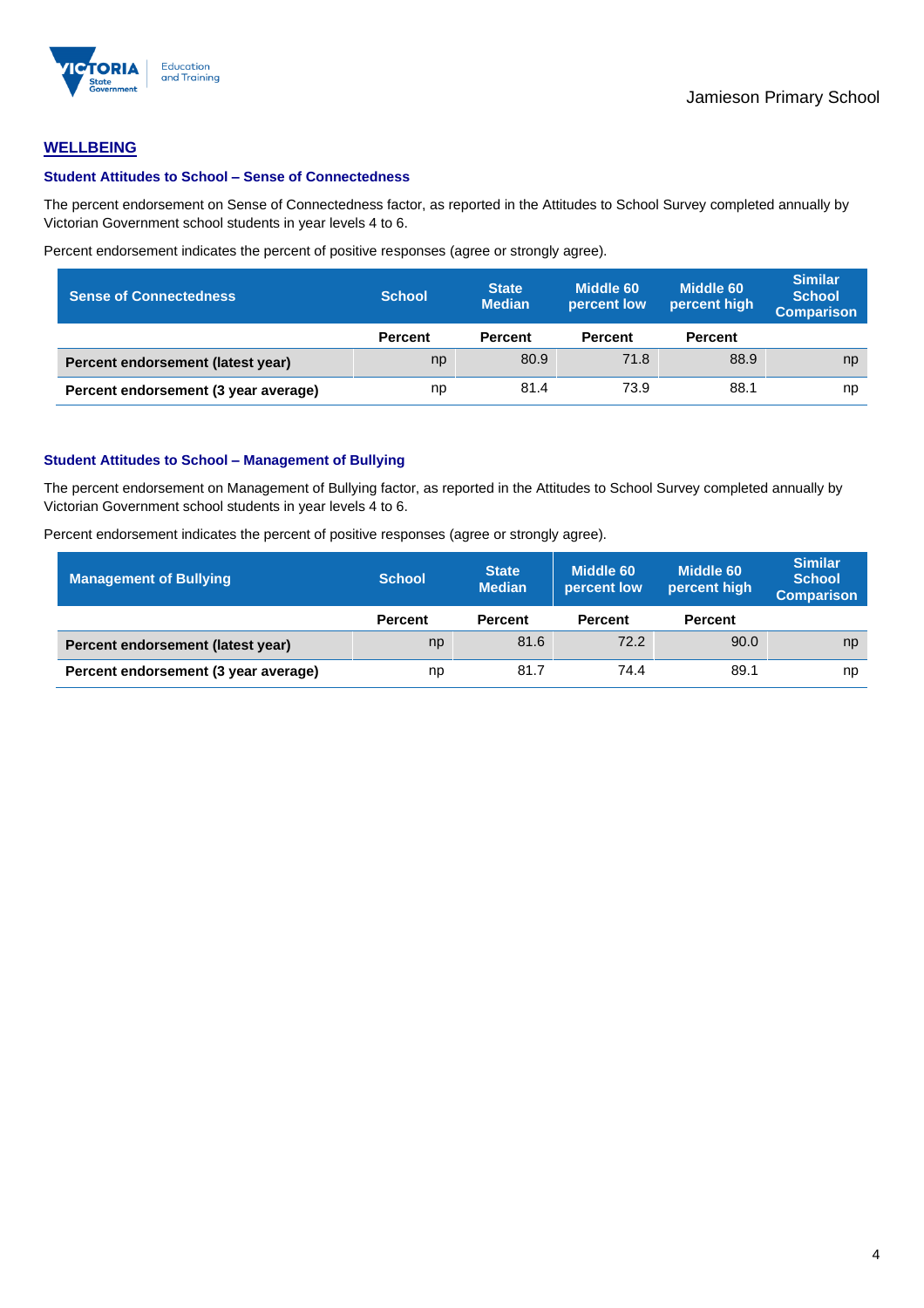

# **Financial Performance and Position**

# **FINANCIAL PERFORMANCE - OPERATING STATEMENT SUMMARY FOR THE YEAR ENDING 31 DECEMBER,**

**2019**

| Revenue                                             | <b>Actual</b> |
|-----------------------------------------------------|---------------|
| <b>Student Resource Package</b>                     | \$299,962     |
| Government Provided DET Grants                      | \$80,111      |
| Government Grants Commonwealth                      | \$3,300       |
| Government Grants State                             | \$0           |
| Revenue Other                                       | \$1,984       |
| <b>Locally Raised Funds</b>                         | \$22,440      |
| <b>Capital Grants</b>                               | \$0           |
| <b>Total Operating Revenue</b>                      | \$407,798     |
|                                                     |               |
| Equity <sup>1</sup>                                 | <b>Actual</b> |
| Equity (Social Disadvantage)                        | \$18,769      |
| Equity (Catch Up)                                   | \$0           |
| <b>Transition Funding</b>                           | \$0           |
| Equity (Social Disadvantage - Extraordinary Growth) | \$0           |
| <b>Equity Total</b>                                 | \$18,769      |
|                                                     |               |
|                                                     |               |
| Expenditure                                         | Actual        |
| Student Resource Package <sup>2</sup>               | \$276,553     |
| Adjustments                                         | \$0           |
| <b>Books &amp; Publications</b>                     | \$236         |
| <b>Communication Costs</b>                          | \$1,500       |
| Consumables                                         | \$8,554       |
| Miscellaneous Expense <sup>3</sup>                  | \$30,672      |
| <b>Professional Development</b>                     | \$2,396       |
| <b>Property and Equipment Services</b>              | \$37,344      |
| Salaries & Allowances <sup>4</sup>                  | \$18,693      |
| Trading & Fundraising                               | \$3,834       |
| <b>Travel &amp; Subsistence</b>                     | \$3,043       |
| <b>Utilities</b>                                    | \$9,033       |
| <b>Total Operating Expenditure</b>                  | \$391,859     |
| <b>Net Operating Surplus/-Deficit</b>               | \$15,939      |

# **FINANCIAL POSITION AS AT 31 DECEMBER, 2019**

| Funds available               | Actual   |
|-------------------------------|----------|
| High Yield Investment Account | \$25,508 |
| <b>Official Account</b>       | \$12,062 |
| <b>Other Accounts</b>         | \$0      |
| <b>Total Funds Available</b>  | \$37,570 |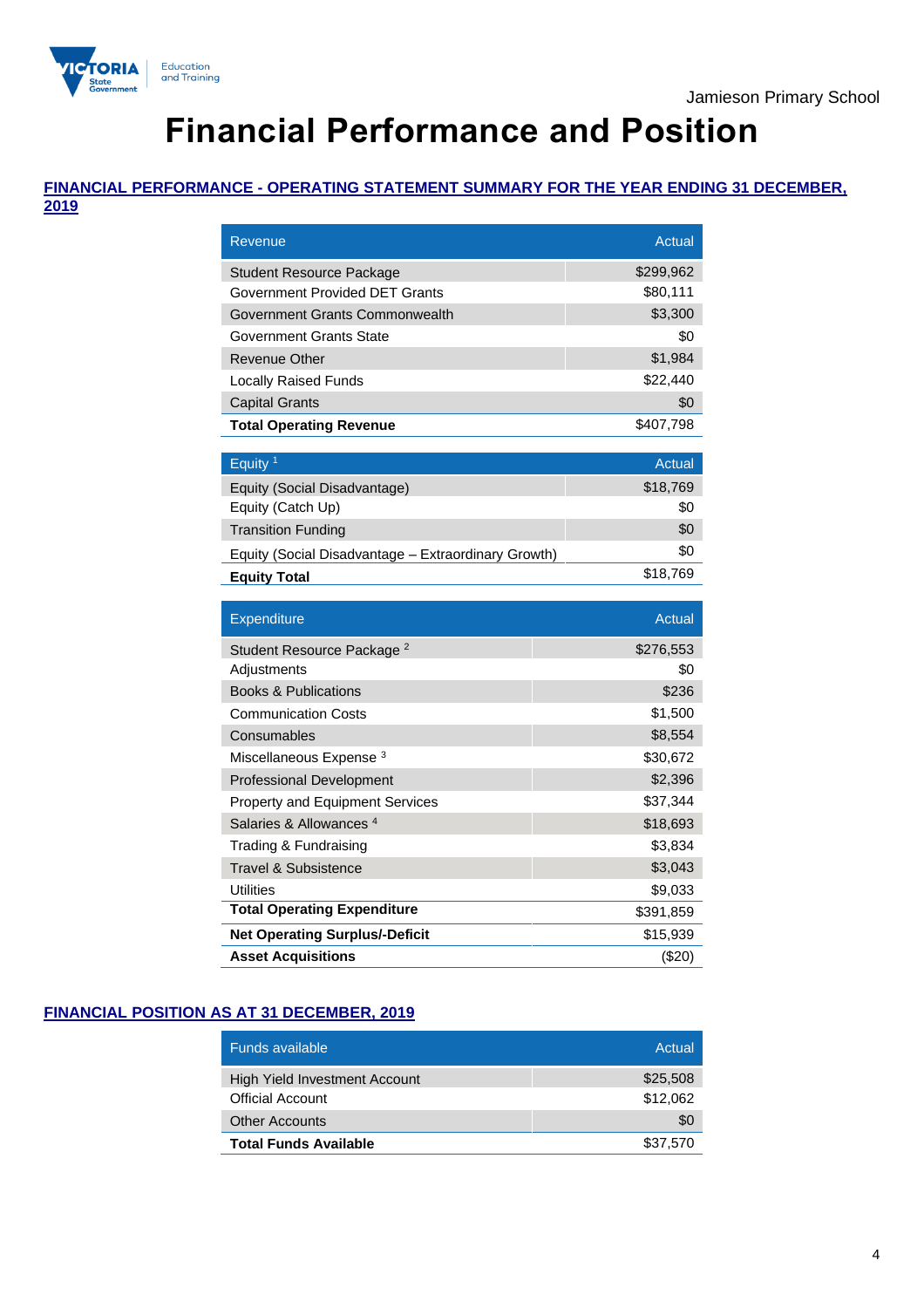

| <b>Financial Commitments</b>                    | Actual   |
|-------------------------------------------------|----------|
| <b>Operating Reserve</b>                        | \$16,646 |
| <b>Other Recurrent Expenditure</b>              | \$1,789  |
| <b>Provision Accounts</b>                       | \$0      |
| Funds Received in Advance                       | \$140    |
| School Based Programs                           | \$0      |
| <b>Beneficiary/Memorial Accounts</b>            | \$0      |
| Cooperative Bank Account                        | \$0      |
| <b>Funds for Committees/Shared Arrangements</b> | \$0      |
| Repayable to the Department                     | \$0      |
| Asset/Equipment Replacement < 12 months         | \$0      |
| Capital - Buildings/Grounds < 12 months         | \$0      |
| Maintenance - Buildings/Grounds < 12 months     | \$15,545 |
| Asset/Equipment Replacement > 12 months         | \$0      |
| Capital - Buildings/Grounds > 12 months         | \$0      |
| Maintenance - Buildings/Grounds > 12 months     | \$0      |
| <b>Total Financial Commitments</b>              | \$34,120 |

- 1. The equity funding reported above is a subset of the overall revenue reported by the school.<br>2. Student Resource Package Expenditure figures are as of 20 Mar 2020 and are subject to ch
- Student Resource Package Expenditure figures are as of 20 Mar 2020 and are subject to change during the reconciliation process.
- 3. Misc Expenses may include bank charges, health and personal development, administration charges, camp/excursion costs and taxation charges.
- 4. Salaries and Allowances refers to school-level payroll.

*All funds received from the Department, or raised by the school, have been expended, or committed to subsequent years, to support the achievement of educational outcomes and other operational needs of the school, consistent with Department policies, School Council approvals and the intent/purposes for which funding was provided or raised.*